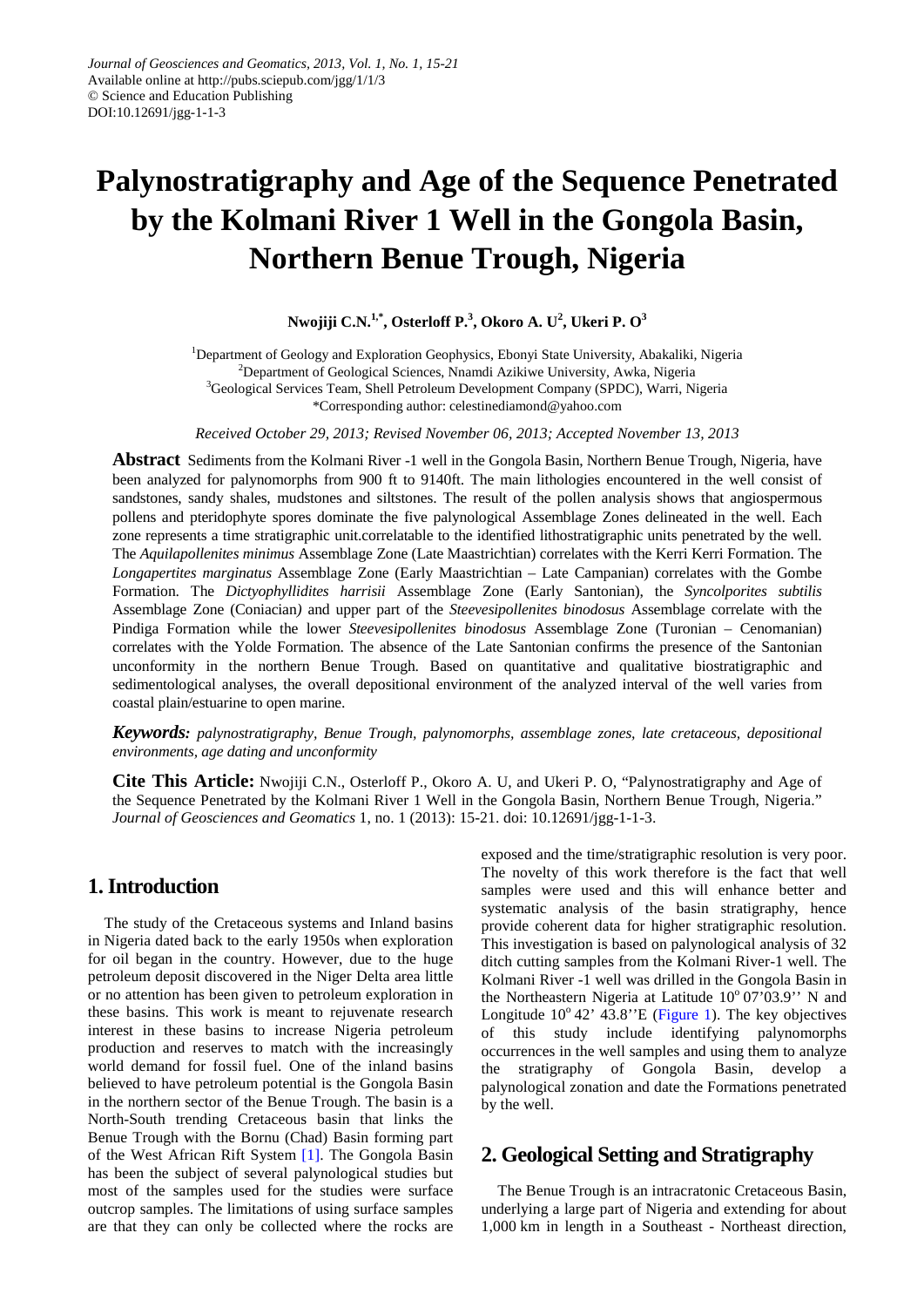from the Bight of Benin to Lake Chad and overlying the Precambrian Basement Complex of the West African Mobile belt. Its structural origin is related to the opening of the South Atlantic Ocean [\[3\]](#page-5-1) and is part of series of Cretaceous rift basins that formed the West and Central African Rift System (WCARS) [\[1\].](#page-5-0) The Trough contains as much as 6000 m (20,000 ft) of Cretaceous –Tertiary sediments of which those predating the middle Santonian have been compressionally deformed, faulted, and uplifted in several places. Compressional folding during the middle Santonian tectonic episode affected the whole of the Benue Trough and was quite intense, producing more than 100 anticlines and synclines [\[3\].](#page-5-1) The Benue Trough is geographically sub-divided into lower, middle and upper Benue Trough [\[4\].](#page-5-2) The Upper Benue Trough is further sub-divided into three basins: the east–west trending Yola Basin (Yola Arm), the north – south trending Gongola Basin (Gongola Arm) and the northeast– southwest trending Lau Basin [\[5,6\].](#page-5-3)

<span id="page-1-0"></span>

**Figure 1**. Geological Map of Nigeria showing the Gongola basin and Kolmani River-1 Wel[l \[2\].](#page-5-4)

Sedimentation in the Gongola basin began with the deposition of the continental Bima Sandstone which unconformably overlies the Precambrian Basement Complex. The Bima Sandstone was derived from the granitic Basement Complex. It consists of feldspathicsandstones and clays which pass upwards into medium to coarse grained sandstones with less feldspar. Guiraud [\[5\]](#page-5-3) subdivided the sandstone into three members namely; the Upper Bima  $(B_3)$ , the Middle Bima  $(B_2)$  and the Lower Bima  $(B_1)$ . The palynological analysis of the outcropping beds of the Bima Sandstone dated the formation Late Aptian - Early Albian [\[7\].](#page-5-5) The Bima Sandstone is conformably overlain by the Yolde Formation. This consists of a variable sequence of sandstones and shales. The sandstones are thin-bedded at the base, followed subsequently by alternations of sandy mudstones and shelly limestone [\[8\].](#page-6-0) The Yolde Formation is followed by Pindiga Formation which is dominantly a marine shale facies with limestones at the base. The formation is believed to be deposited under marine conditions that prevailed during the early – late Turonian and Coniacian times in the Northern Benue Trough. The Gongila and the Fika Formations are the lateral equivalents of the Pindiga Formation [\[9\].](#page-6-1) The Pindiga Formation is overlain by the

Gombe Formation made up of three major lithofacies: (1) alternating beds of silty shales and fine-medium grained sandstones with ironstone intercalations, overlain by (2) medium grained quartz arenite with occasional and iron oxide cement and (3) brick-red coloured, fine - medium grained sandstone, with tabular cross-bedding highlighted by layers and streaks of pure white sandstones [\[9\].](#page-6-1) The youngest formation in the Gongola basin is the Kerri-Kerri Formation. It is represented by the gently dipping continental conglomerates, sandstones, siltstones and clays which overstep into the Gombe Formation. Due to the faulted and folded nature of the Gombe Formation, the continental clastics of the Kerri-Kerri Formation reaches a thickness of over 320 meters as a result of sediments infill into the tectonic structures [\[9\].](#page-6-1) Adegoke et al., [\[10\]](#page-6-2) assigned Paleocene age to the Formation using pollen evidence. The stratigraphic succession of the Northern Benue Trough is shown in [Figure 2.](#page-1-1)

<span id="page-1-1"></span>

**Figure 2.** Stratigraphic units of the Upper Benue Troug[h \[11\]](#page-6-3)

## **3. Materials and Methods**

The samples for this research were collected from Kolmani River-1 well, drilled in the Gongola Basin, Northern Benue Trough. Thirty two (32) ditch cutting samples were collected from the Shell Nigeria Exploration and Production Company (SNEPCo) Kolmani River-1 well and were used for this study. The sampled depths ranged from 900 ft – 9140 (total depth of well). The samples were carefully arranged from the top to the base of the well. Each sample was recorded in a manifest (Log Book). Checks for possible missing depths were done. A detailed sedimentological description using the petrological microscope was carried out documenting the sand-siltshale percentages, texture (grain size, sorting, and roundness), environmentally sensitive accessory minerals, faunal and floral contents of the samples.

The samples for palynological analysis were processed using the conventional acid maceration, alkali treatment and staining methods. These helped to concentrate and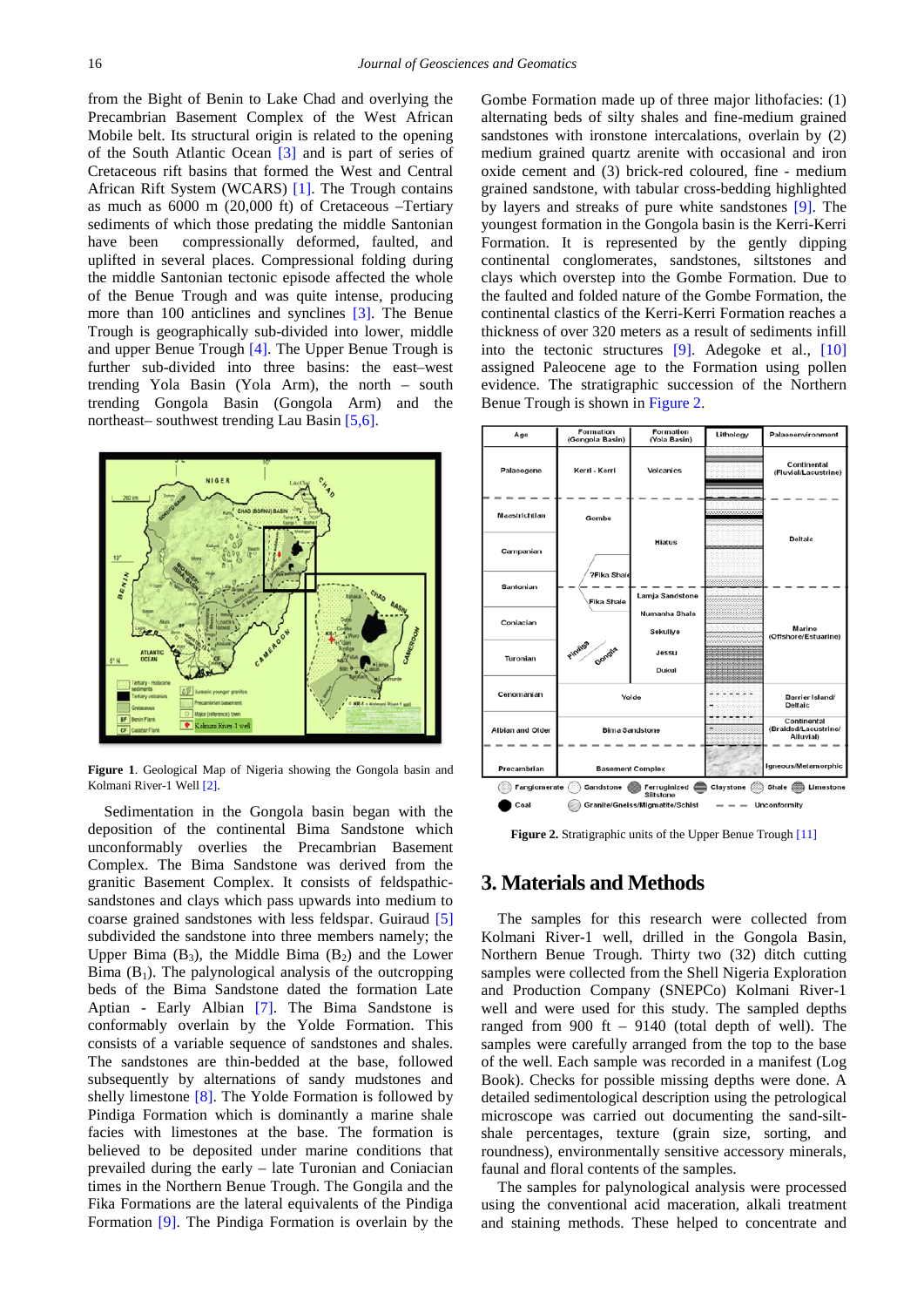recover the acid insoluble organic microfossils. The oxidized residues were sieved with 5 micron nylon sieve using digital Sonifier 450 machine and mounted on glass slides with Norland adhesive gel. Laborlux 12 (Ernst Leitz) transmitting light microscope was used for identification and counting of the palynomorphs. The counting and logging were done by straight transects across each slide and coordinates for important markers were recorded with England finder. The recovered palynomorphs species were identified with the aid of relevant publications and manuals such as Shell palynological photo album and web-based albums [\[12\].](#page-6-4) Morphological characters of the pollens and spores such as the size, exine, structure, shape, and sculpture and aperture type provided the basis for the identification of the forms. Species name and the number of times they were encountered were recorded in the analysis data sheets. All the palynomorphs with features that could not be distinguished due to corrosion, fungal attack or mechanical damage were recorded as indeterminate pollen, spore or algae and their abundance recorded accordingly. Photomicrographs were prepared with Scopetek MDC560 digital camera.

## **4. Results**

## **4.1. Lithostratigraphy**

The result of the sedimentological description of the samples is presented in [Figure 3.](#page-2-0) The lithostratigraphic units penetrated by Kolmani River 1 well and their environments of deposition are shown.

<span id="page-2-0"></span>

**Figure 3.** The lithostratigraphic Units penetrated by of Kolmani River-1

## **4.2. Palynostratigraphy**

## **4.2.1. Palynomorph Count**

The analysis of the palynological slides yielded one hundred (100) palynomorphs species. Most of the recovered palynomorphs are long ranging except for few forms which are restricted to their stratigraphic ranges. Angiospermous pollens are the most abundant group in the analyzed slides, followed by spores and few dinoflagellate cysts. The recovered palynomorphs are listed below and shown on the distribution chart [\(Figure 4\)](#page-3-0).

*Auriculiidites reticulates, Auriculiidite sspp., Araucariacites australis, Aquilapollenites minimus Clavatipollenites hughesii., Clavainaperturapollenites spp., Clavatricolporites spp. Syndemicolpites typicus, Constructipollenites ineffetus, Cupuliferoidaepollenites quietus,Cupanieidites sp.B, Cycadopites spp., Echitriporites trianguliformis, Ephedripites spp., Ephedripites sp., Foveotricolporites spp., Longaperties microfoveolatus, Longapertites spp., Longapertites marginatus, Longapertites inornatus, Leoisphaeridia spp., Lycopodiumsporites spp., Mauritiidites spp., Momipites africanus, Monocolpites marginatus, Monocolpopollenites spherodites, Proteacidites miniporatus, Proxapertitesoperculatus, Proxapertites marginatus, Proxapertites spp., Pollen indeterminate, Psilabrevitricolporites simpliformis, Psilamonocolpites spp, Psilastephanocolpites spp., Psilastephanocolporites spp., Racemonocolpites racematus, Retibrevitricolpites triangulates, Retimonocolpites spp., Retimonocolpites perireticulatus, Retimonocolpites variplicatus, Retitricolpites vulgaris, Retitricolpites spp., Retidiporites magdalensis, Psilatriporites spp., Psilatricolporites spp., Retitriletes spp., Rugulatisporites maculosus, Steevesipollenites binodosus, Steevesipollenites orbiculatus, Stephanocolporites recticulatus, Striatricolporites spp., Psilatricolporites spp.,Striatopolli spp., Syncolporites subtilis, Tricolpites microreticulatus, Tricolporites spp, Tricolpites psilatus Triporopollenites sp. A , and Verrutriletes spp. Cyathidites australis, Cyathidites spp., Cyathidites congoensis, Cyathidites minor, Cicatricosisporites spp., Cingulatisporites spp., Dictyophyllidites spp. Dictyophyllidites harrisii, Distaverrusporites simplex, Gleicheniidites senonicus, Foveotriletes margaritae, Foveotriletes microfoveolatus, Gleicheiniidites delicates, Matonisporites sp.2, Laevigatosporites spp., Laevigatosporites ovatus, Polypodiaceosporites spp., Verrucatosporites spp., Leotriletes sp. A, Leoitriletes spp. and Psilatriletes sp.A* 

Sixty-six (66) pollens, thirty (30) spores, and a few dinoflagellate cysts were recognized and counted in Kolmani River-1 well. Taxonomical identification of the recovered palynomorphs was done to the genera and species levels. The assemblages are dominated by angiospermous pollen and laevigate pteridophytic spores, few dinocysts and fungal spores. The palynofloral assemblages identified in this well closely relate to those previously described in Nigeria [\[13,14,15,16,17,11\],](#page-6-5) Senegal and Ivory Coast [\[18,19\],](#page-6-6) Egypt [\[20,21,22\],](#page-6-7) Malaysia [\[23\],](#page-6-8) Ghana [\[24\],](#page-6-9) and New Zealand [\[12\].](#page-6-4)

### **4.3. Interpretation and Discussion**

#### **4.3.1. Assemblage Zones and Age**

The stratigraphic sequence penetrated by Kolmani River-1 well has been zoned using age-diagnostic marker palynomorphs species and the abundance and diversity of recovered palynomorphs. Five palynological assemblage zones were recognized from the Late Maastrichtian - Late Cenomanian (65 - 95 my) as follows: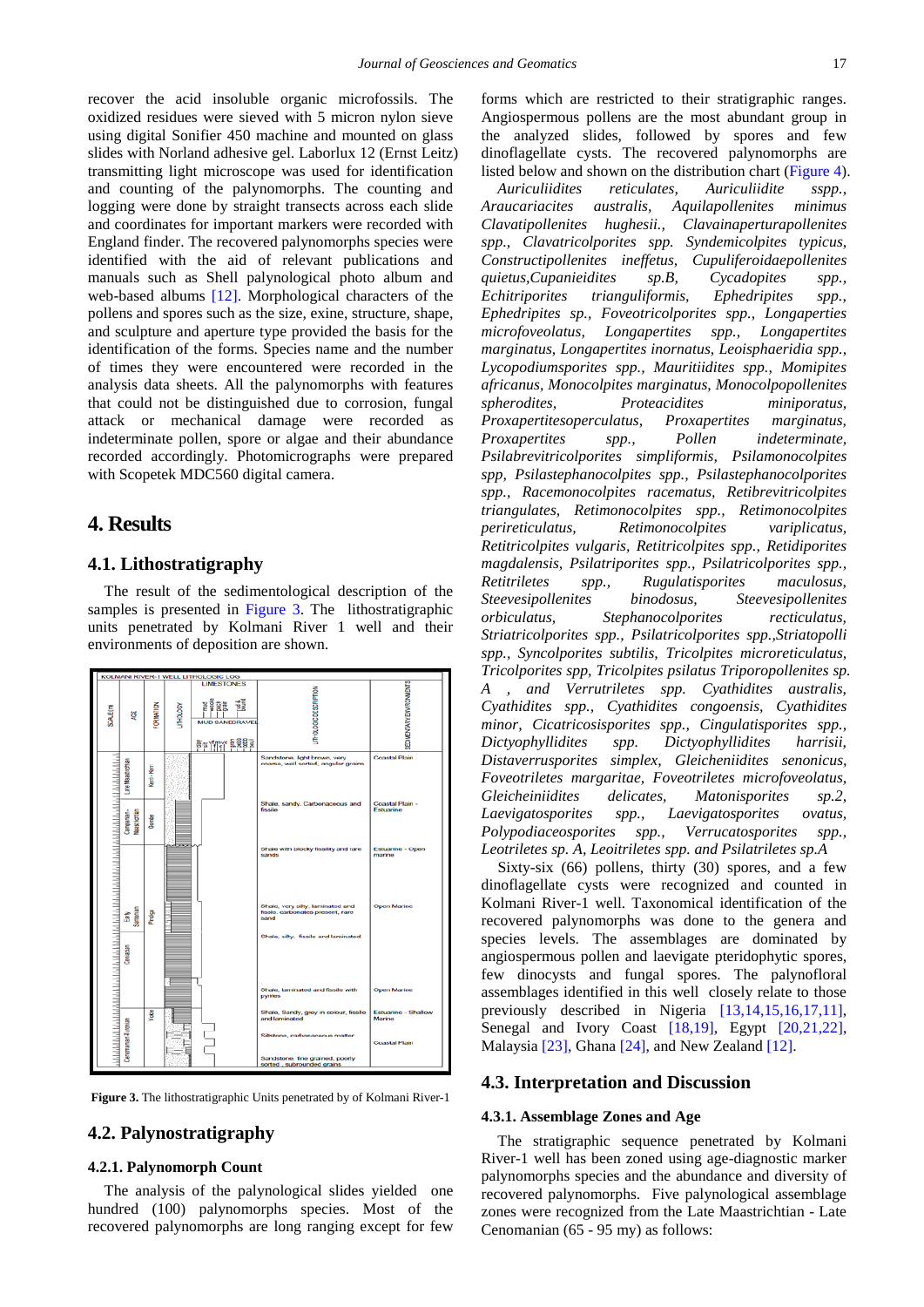**The** *Aquilapollenites minimus* **Assemblage Zone (Interval 900 ft – 2100 ft)**

#### **Age: Late Maastrichtian**

This zone is characterized by the occurrence of *Constructipollenites ineffectus, Aquilapollenites minimus, Gemmastephanocolpites gemmatus, Brevimonosulcites corrugatus, Gleicheniidites delicatus, Monocolpites marginatus, Cyathidites* spp. *Psilamonocolpites medius, Cyathidites minor, Distaverrusporites simplex,* 

*Retimonocolpites perireticulatus, Proxapertites miniporatus, Taxadiaceapollenites hiatus, Mauritiidites* spp. and *Longapertites percrasus*. Acme event of *Laevigatosporites ovatus* and the first down-hole occurrence (FDO) of *Arauculidites australis* were recorded in this interval. Most of these palynofloral assemblages have been previously described in in other sedimentary basins in Nigeria [\[13,14,25,15,26,24\].](#page-6-5)

<span id="page-3-0"></span>

**Figure 4.** Palynological distribution chart and interpretations for Kolmani River-1 well

An equivalent zone was described by Oloto [\[25\]](#page-6-10) in the Anambra Basin where she characterized the zone with *Constructipollenites ineffectus*, *Aquilapollenites minimus* and *Araucaricites australis*. All the forms she used to describe this zone were recovered in this study. The zone is equivalent to P190 Subzone of Wilschut [\[27\]](#page-6-11) who used *Constructipollenites ineffectus*, *Spinizonocolpites echinatus*, *Monocolpopollenites sphaeroidites*, *Longapertites marginatus*, *Retimonocolpites pluribaculatus*, *Crototricolpites densus* and the absence of *Cingulatisporites ornatus* to date equivalent zone as Late Maastrichtian. In this study, *Constructipollenites ineffectus* and *Retimonocolpites perireticulatus* are present while *Cingulatisporites ornatus*  is absent in within this interval.

Furthermore, the palynological assemblage in this zone is comparable to those in the Sequence II of Jardine and Magloire [\[18\]](#page-6-6) which he dated Late Maastrichtian and the upper part of the *Proteacidites* Assemblage Zone also dated upper Maastrichtian by Germeraad et al. [\[28\]](#page-6-12)

**The** *Longapertites marginatus* **Assemblage Zone (Interval: 2700 ft – 4380 ft)**

## **Age: Early Maastrichtian – Late Campanian**

This zone is marked by the FDO of *Auriculidites reticulatus, Foveotriletes microfoveolatus, Longapertites marginatus, Retidiporites magdalensis, Syndemicolpites typicus, Clavatricolporites* spp., *Cyathidites australis, Matonisporites* spp. and the LDO of *Constructipollenites ineffectus, Aquilapollenites minimus, Cyathidites minor, Distaverrusporites simplex* and *Echitriporites trianguliformis*. This zone is similar to the P170 Subzone of Wilschut [\[27\]](#page-6-11) which he characterized with *Longapertites marginatus, Retidiporites magdalensis* and *Cingulatisporites ornatus*.

Previously, Edet & Nyong [\[13\];](#page-6-5) Umeji [\[15\];](#page-6-13) Ojo and Akande [\[29\];](#page-6-14) Attah-Petters & Salami [\[24\],](#page-6-9) Muller [\[23\],](#page-6-8) Okoro et al. [\[30\]](#page-6-15) and Onuigbo et al. [\[31\]](#page-6-16) used most of the forms recorded in this interval to date the Campanian sequence in their study areas.

The presence of Auriculidites reticulatus, Longapertites marginatus, Distaverrusporites simplex, Echitriporites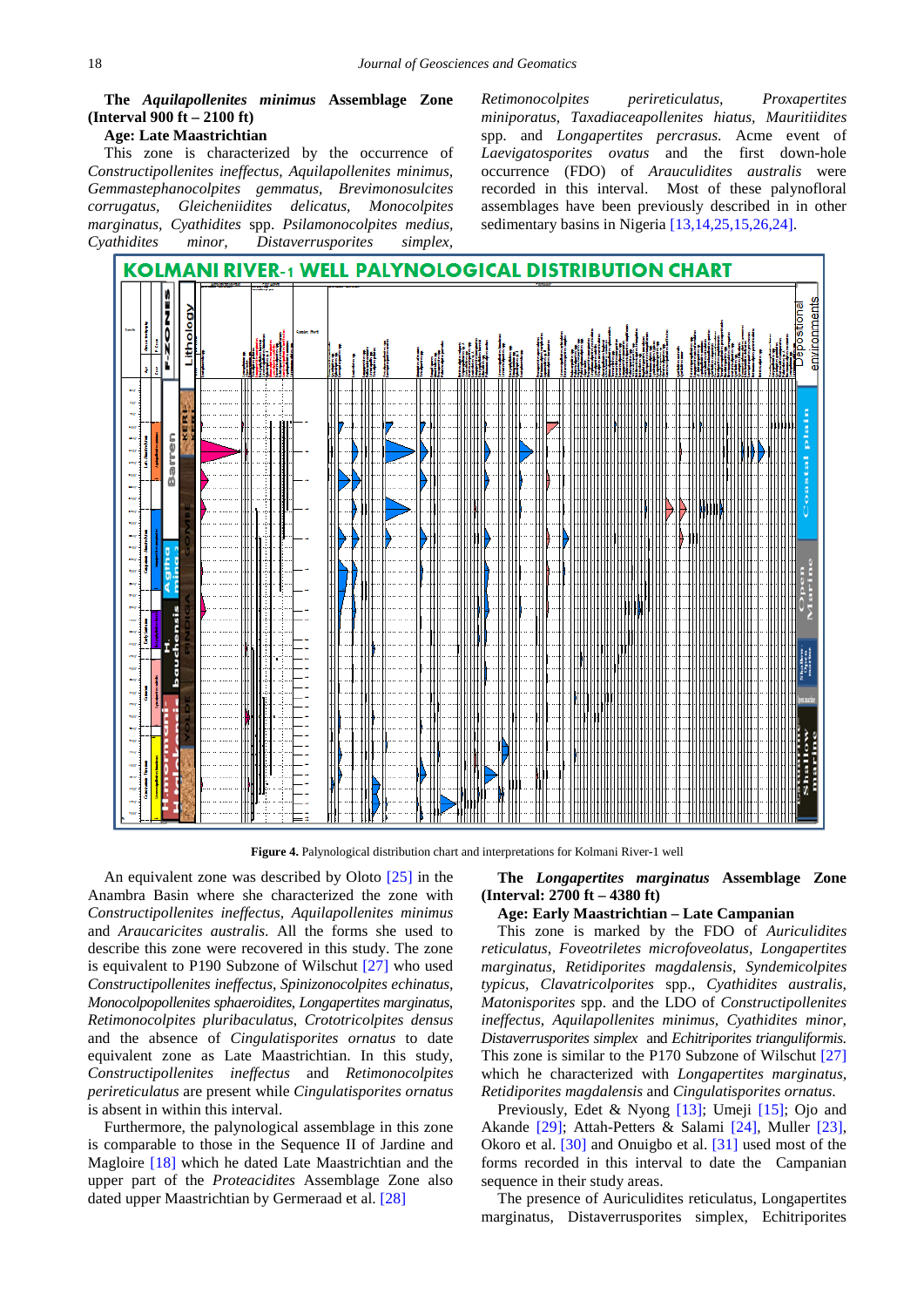trianguliformis and Retidiporites magdalensis has been used to confirm an Early Maastrichtian – Early Campanian age for this interval in this study.

## **The** *Dictyophyllidites harrisii* **Assemblage Zone (Interval: 4800 ft – 5600 ft)**

#### **Age: Early Santonian**

The top of this zone is marked by the FDO occurrence of *Psilabrevitricolporites simpliformis, Psilatriporites* spp. and the last down-hole occurrence (LDO) of

Retimonocolpites spp. The base is marked by the FDO of Momipites africanus, Retitricolpites vulgaris, Longapertites inonatus and Clavatipollenites hughesii and the continuous acme events of Dictyophyllidites harrisi and Retibrevitricolpites triangulates, Momipites africanus, Retitriletes spp., Rugulatisporites maculosus, Psilabrevitricolporites simpliformis are restricted to this zone. The presence of the Santonian in this zone shows that not all the sediment deposited in the early Santonian were eroded following the Santonian epeirogenic uplift and erosion of the Benue Trough.

#### **The** *Syncolporites subtilis* **Assemblage Zone (Interval: 5810 ft -7200 ft)**

#### **Age: Coniacian**

The section from 5810 ft-7200 ft in Kolmani River-1 well has been dated Coniacian due to the presence of Syncolporites subtilis, Monocolpopollenites sphaeroidites, Gleicheniidites senonicus, Tricolporites psilatus, and the FDO of Steveesipollenites binodosus, Ephredipites spp., Psilatricolpites spp., and Foveotricolporites spp. This zone was first established by Wilschut et al., [\[27\].](#page-6-11) They noted that Syncolporites subtilis is restricted to this zone which is also true in this well. They assigned a Coniacian age to the Zone. It is also equivalent to the Droseridites senonicus Zone (Coniacian) of Lawal and Moullade [\[34\].](#page-6-17) These palynofloral assemblages have also been recorded in other Nigeria sedimentary basins [\[11, 15, 32\]](#page-6-3) and in the Senegal basin [\[33\].](#page-6-18)

## **The** *Steevesipollenites binodosus* **Assemblage Zone (Interval: 7400 ft – 9140 ft)**

#### **Age: Turonian - Cenomanian**

The interval 7400ft - 9140ft has been dated Turonian - Cenomanian in Kolmani River 1 using the following palynomorphs; *Steevesipollenites orbiculatus, Retimonocolpites variplicatus, Leoitriletes* sp. A*, Dictyophylidites* spp*., Cupanieidites* spp*, Epheripites* sp. 3*, Striatopollis* spp*., and Liliacidites* spp*.* The zone is also characterized by the acme event of *Striatricolporites* spp.*, Steevesipollenites binodosus* and *Tricolporites psilatus*.

The palynomorphs assemblages in this interval and the presence of long ranging Albian to Turonian forms present a challenge in comprehensive characterization of this section as Turonian – Cenomanian. However, the Albian Stage cannot be confirmed due to the absence of Elaterbearing pollens such as *Elaterocolpites castelainii*, *Elaterosporites africaensis*, *Elaterosporites klaszii* and *Elaterosporites protensis* which are typical Albian marker species in low latitude West African basins. The presence of some marker species such as *Steevesipollenites orbiculatus, Retimoncolpites variplicatus* and *Ephredipites*  sp*.*3 which were reported by Schrank and Ibrahim [\[21\]](#page-6-19) in Egypt and Abubakar *et al*. [\[11\]](#page-6-3) in Nigeria lends confidence to dating this interval as Turonian – Cenomanian in age.

The *Steevesipollenites binodosus* Assemblage Zone (Cenomanian - Turonian) correlates to the Yolde and Gongila Formations. The Yolde has previously been dated Cenomanian – Turonian [\[34\].](#page-6-17) The palynofloral assemblage recovered from this zone corroborates this age.

The Pindiga Formation was dated Turonian – Maastrichtian by Zaborski et al., [\[9\]](#page-6-1) but in this study the interval is characterized by palynological association of Turonian- Maastrichtian age represented by (*Longapertites marginatus* Assemblage Zone), Early Maastrichtian – Late Campanian (*Dictyophyllidites harrisii* Assemblage Zone), Early Santonian ( *Syncolporites subtilis* Assemblage Zone), Coniacian and part of *Steevesipollenites binodosus* Assemblage Zone. This work has therefore provided a finer dating of the Formation by palynological zonations.

The Gombe Formation is dated Early Maastrichtian - Campanian and this correlates with the *Aquilapollenites minimus* Assemblage Zone (Late Maastrichtian) and part of *Longapertites marginatus* Assemblage Zone (Early Maastrichtian – Late Campanian). This formation was dated Maastrichtian in the Gongola basin by Lawal and Moullade [\[34\]](#page-6-17) and Zarboski et al, [\[9\].](#page-6-1) The sections penetrated by Kolmani River-1 well in the Gongola Basin are characterized by Cenomanian - Maastrichtian palynormorphs. The results from this study therefore show that the analyzed well did not penetrate the Albian sequence as the elater bearing pollens characteristic of the Albian age is absent.

## **5. Summary and Conclusions**

Palynological analysis of Kolmani River-1 well yielded about one hundred (100) palynomorphs species. The assemblages are dominated by angiosperm pollen and laevigate pteridophyte spores, few dinocysts and fungal spores. Five palynological assemblage zones were delineated from the Kolmani River-1 well and was correlated as follows: *Aquilapollenites minimus*  Assemblage Zone *(Late Maastrichtian), Longapertites marginatus* Assemblage Zone *(Early Maastrichtian – Late Campanian), Dictyophyllidites harrisii* Assemblage Zone *(Early Santonian), Syncolporites subtilis* Assemblage Zone *(Coniacian) and Steevesipollenites binodosus*  Assemblage Zone *(Turonian – Cenomanian).* The palynofloral assemblages identified in this well closely relate to those previously described in Nigeria, Ghana, Senegal and Ivory Coast, Egypt, Malaysia and from other low latitude settings around the World. The well penetrated Kerri-Kerri, Gombe, Pindiga and Yolde Formations in the Gongola basin. The Kerri-Kerri Formation comprising well sorted coarse - medium grained sandstones deposited in a coastal plain setting is dated Late Maastrichtian in age. The Gombe Formation, composed of grey shale, sandstone and coal deposited in environments ranges from coastal plain - estuarine is dated Maastrichtian – Campanian in age. The Pindiga Formation consisting dominantly of shales with minor silt and Limestone and deposited in estuarine – open marine and the Yolde Formation is composed of interbedding of sandstone, sandy shale and siltstone. The shales are pyritic, fissile and laminated. The sandstone is fine-grained, subangular and well sorted with carbonaceous materials. The upper part is interpreted as open marine environment while the lower part is interpreted as coastal plain deposit.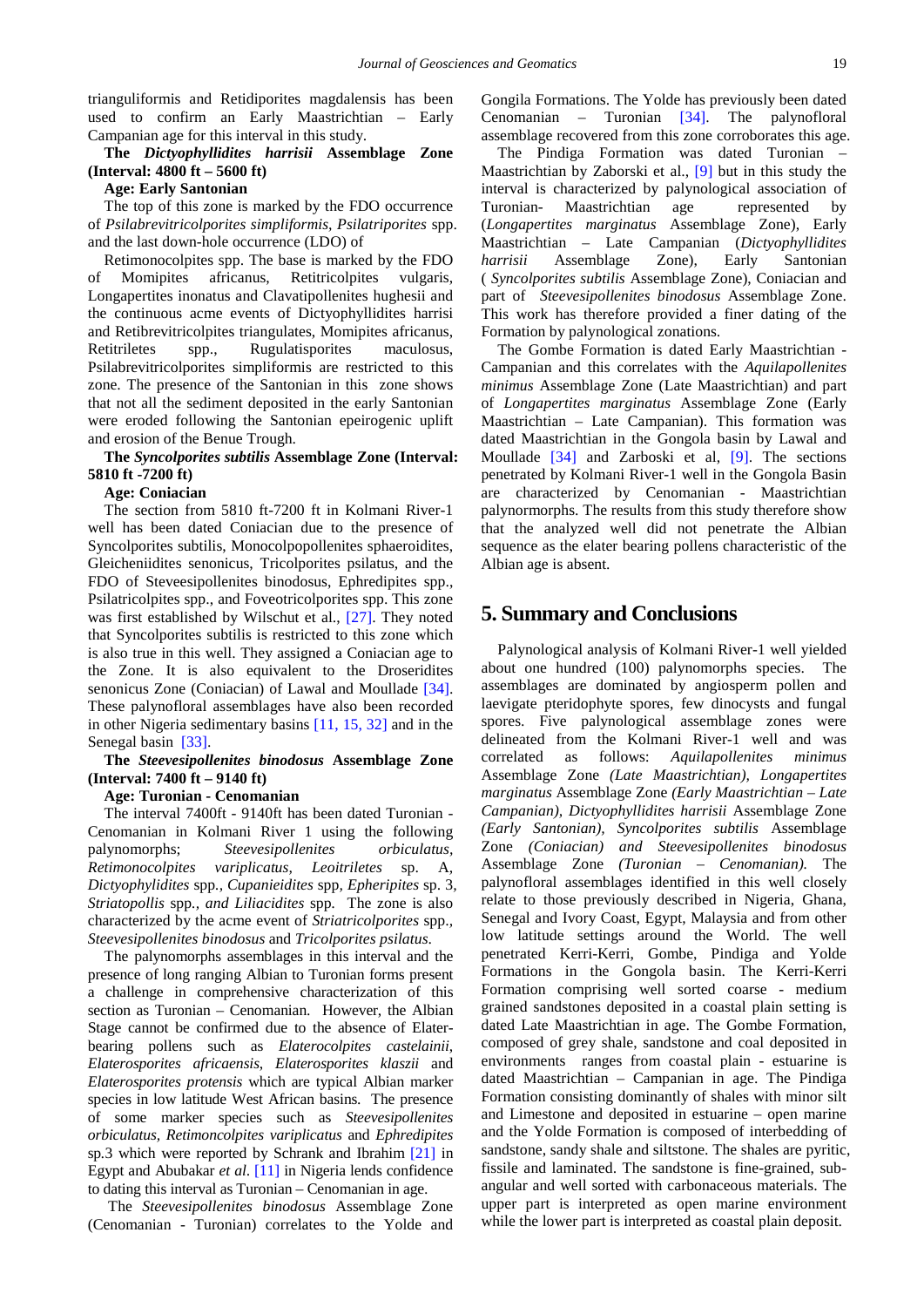

- 1. Longapertites microfoveolatus
- $\overline{2}$ Constructipollenites ineffectus
- Leotriletes sp  $\overline{3}$
- Monocolpites marginatus  $4.$
- $\leq$ Foveotriletes margaritae
- Echitriporites trianguliformis 6
- $\overline{7}$ Dityophyllidites harrisii
- 8 Syncolporites subtilis
- $\overline{9}$ Longapertites marginatus
- 10. Kerogen
- 11. Distaverrusporites simplex
- 12. Mauritiidites sp.

**Figure 5**. Some of the palynological photomicrographs used for interpretations



- 1. Leosphaeridia sp.
- Incerta sedi
- Gleicheniidites senonicus
- Retidiporites magdalensis
- Retitricolporites vulgaris
- Laevigatosporites sp.
- Matonisporites sp.
- 8. Dinogymnium sp.
- 9. Steevesipollenites orbiculatus
- 10. Proxapertites operculatus
- 11. Laevigatosporites sp.

**Figure 6.** Some of the palynological photomicrographs used for interpretations

## **Acknowledgement**

The lead author appreciates Shell Petroleum Development Company Nigeria Limited (SPDC) for an internship opportunity and the Geological Services Team for the provision of materials for this research. The mentorship of Dr. Peter Osterloff is greatly valued and appreciated. Without their support, this research would not have been possible.

## **References**

<span id="page-5-0"></span>[1] Guiraud, R., Maurin, J.C. (1992). Early Cretaceous rifts of western and central Africa: An overview. Tectonophysics. 213, 153-168.

- <span id="page-5-4"></span>[2] Obaje, N. G., Wehner, H., Scheeder, G., Abubakar, M. B., and Jauro A. (2004). Hydrocarbon prospectivity of Nigeria's inland basins: From the viewpoint of organic geochemistry and organic petrology. AAPG Bulletin, v. 88, (3), 325-353.
- <span id="page-5-1"></span>[3] Benkhelil, J. (1989). The origin and evolution of the Cretaceous Benue Trough (Nigeria).. Journal of African Earth Sciences. 8, 251-282.
- <span id="page-5-2"></span>[4] Petters, S. W., 1982, Central west African Cretaceous –Tertiary benthic foraminifera and stratigraphy: Palaeontographica Abteilung v. 179, 1-104.
- <span id="page-5-3"></span>[5] Guiraud, M. (1990). Tectono-sedimentary framework of the Early Cretaceous continental Bima Formation (Upper Benue Trough, NE Nigeria). Journal of African Earth Sciences 10, 341-353.
- [6] Dike, E .F. C. (2002). Sedimentation and tectonic evolution of the Upper Benue Trough and Bornu Basin, NE Nigeria. 38th Annual International Conference of Nigeria Mining and Geoscience. Society, Port Harcourt, Nigeria. (Abstract).
- <span id="page-5-5"></span>[7] Allix, P. (1983). Environnements mesozoiques de la pattie nordorientale du Fossel de la Bornu (Nigeria). Stratigraphie,